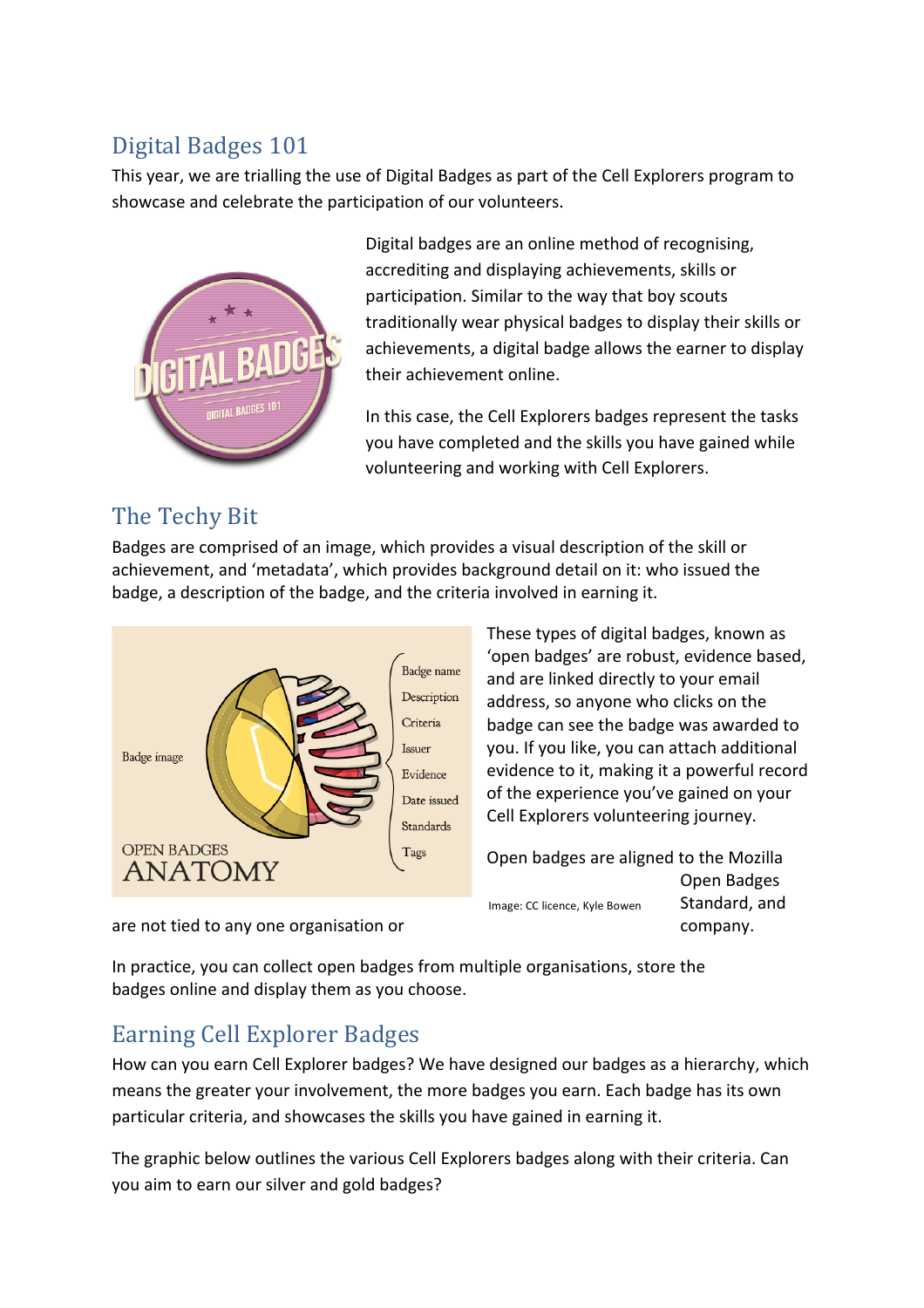

#### How Can I Use My Badges

Badges are a great way of showcasing skills to employers as part of an online portfolio. You can share your badges on social networks such as LinkedIn, Twitter or Facebook or add badges to your online CV or website, anywhere you would like to display your skills.

As you complete the criteria and earn Cell Explorer badges, you'll receive an email about how to claim your badge. It will outline how you can access the badge, and how you can display it online. You'll also be getting access to a mini e-portfolio system where you can store your badge, add extra evidence to it, and display the badge, along with any other open badges you may have already earned, or do in future.